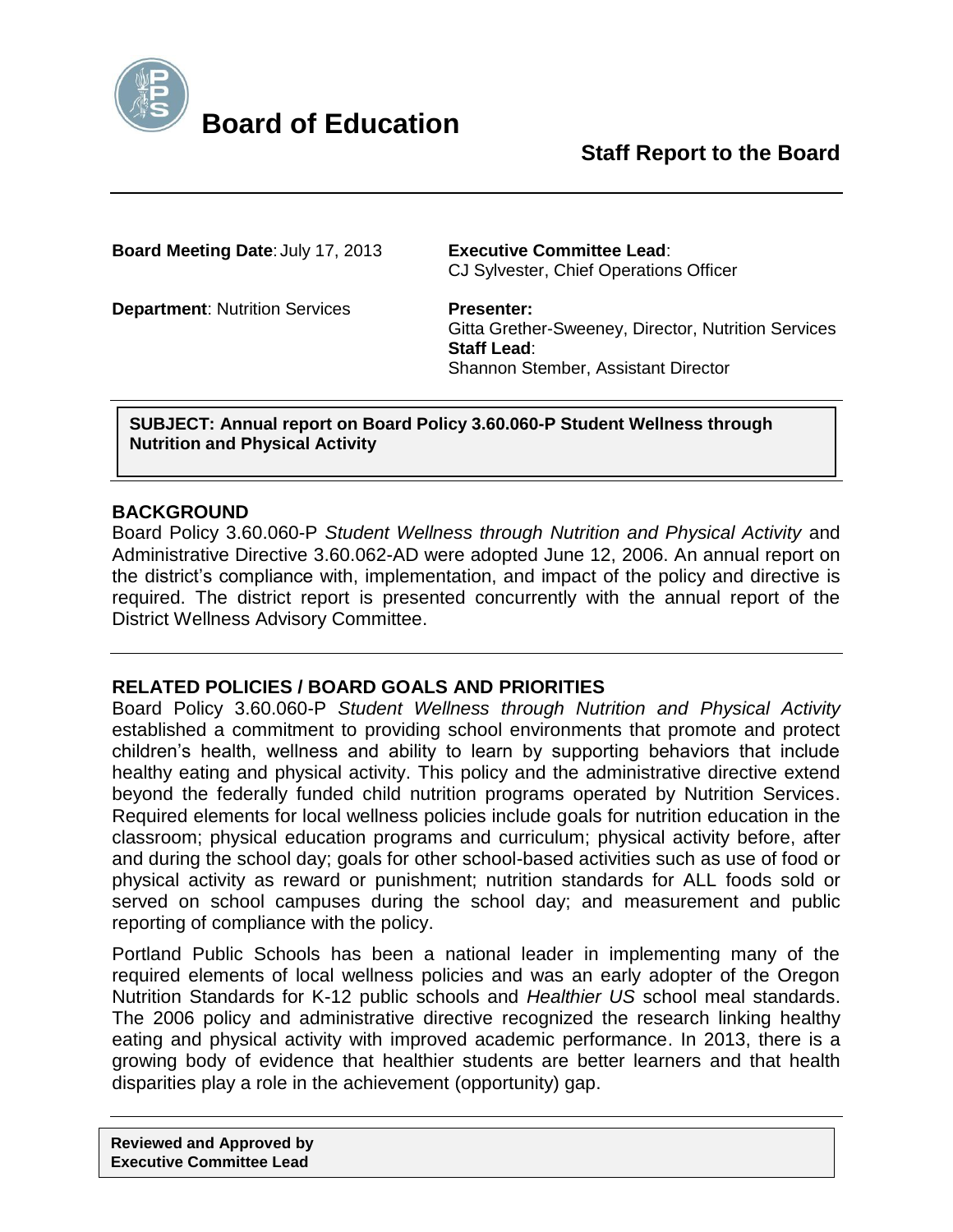Promising approaches to address health disparities impacting urban minority youth include school breakfast and opportunities for daily physical activity. School breakfast is associated with improved memory, reduced absenteeism, and improvements in behavior and academic performance. School-based physical activity improves brain activity, enhances concentration and creates positive academic results. For these reasons, district and school-based wellness efforts can support students at the key learning stages measured by district milestones and enhance district efforts to close the achievement (opportunity) gap.

## **2012-13 Successes in promoting health and wellness and students' ability to learn**

The Oregon Department of Education (ODE) Child Nutrition Program certified that all PPS Nutrition Services menus are meeting the new higher United States Department of Agriculture (USDA) requirements of the *Healthy Hunger Free Kids Act of 2010.* ODE certification provided reimbursement of six additional cents per lunch (from \$2.88 to \$2.94) as of October 2012. New certified menus continue to provide delicious, high quality nutrient-rich meals featuring unlimited fruits and vegetables with lunches, whole grains, 1% low fat and nonfat milk, and lean entrée choices.

Thirteen schools received national recognition from the USDA Western Region in October 2012 as part of the First Lady's *Let's Move* - *Healthier US Schools* (HUSSC) program. **Arleta K-8, Cesar Chavez K-8, Faubion K-8, George Middle School, Gray Middle School, James John K-5, Lane Middle School, Lee K-8, Lent K-8, Marysville K-8, Vernon K-8, Vestal K-8 and Woodlawn K-8** were eligible for the HUSSC bronze award because they met specific criteria for health education provided by Oregon State University SNAP Educators and physical education by licensed physical education teachers. Additional requirements include following nutrition standards for all foods sold or served at schools including fundraising. All Portland schools meet the nutrition standards for National School Lunch and School Breakfast. **These thirteen Portland schools join a select group; only four percent of schools nationwide have been recognized as "***Healthier US Schools***."**

A two year USDA *Fresh Start* Farm to School Grant is helping Nutrition Services increase local purchasing and develop new whole grain breakfast items for all students. In addition the grant provides resources to connect school gardens with second and third grade classrooms and with cafeteria activities supporting *Harvest of the Month* and Oregon agriculture at **Faubion K-8, Kelly K-5** and **Lent K-8** schools.

**Lewis Elementary School** and Principal Tim Lauer, and **Benson High School** and Principal Carol Campbell received the 2013 Oregon School Wellness Awards accompanied by checks for \$2,500 and permanent banners to display for students and families. Public recognition from Deputy Superintendent of Public Instruction Rob Saxton reinforced the impact of good health on student learning. Lewis and Benson join previous PPS winners Sabin, James John and Abernethy as examples of schools who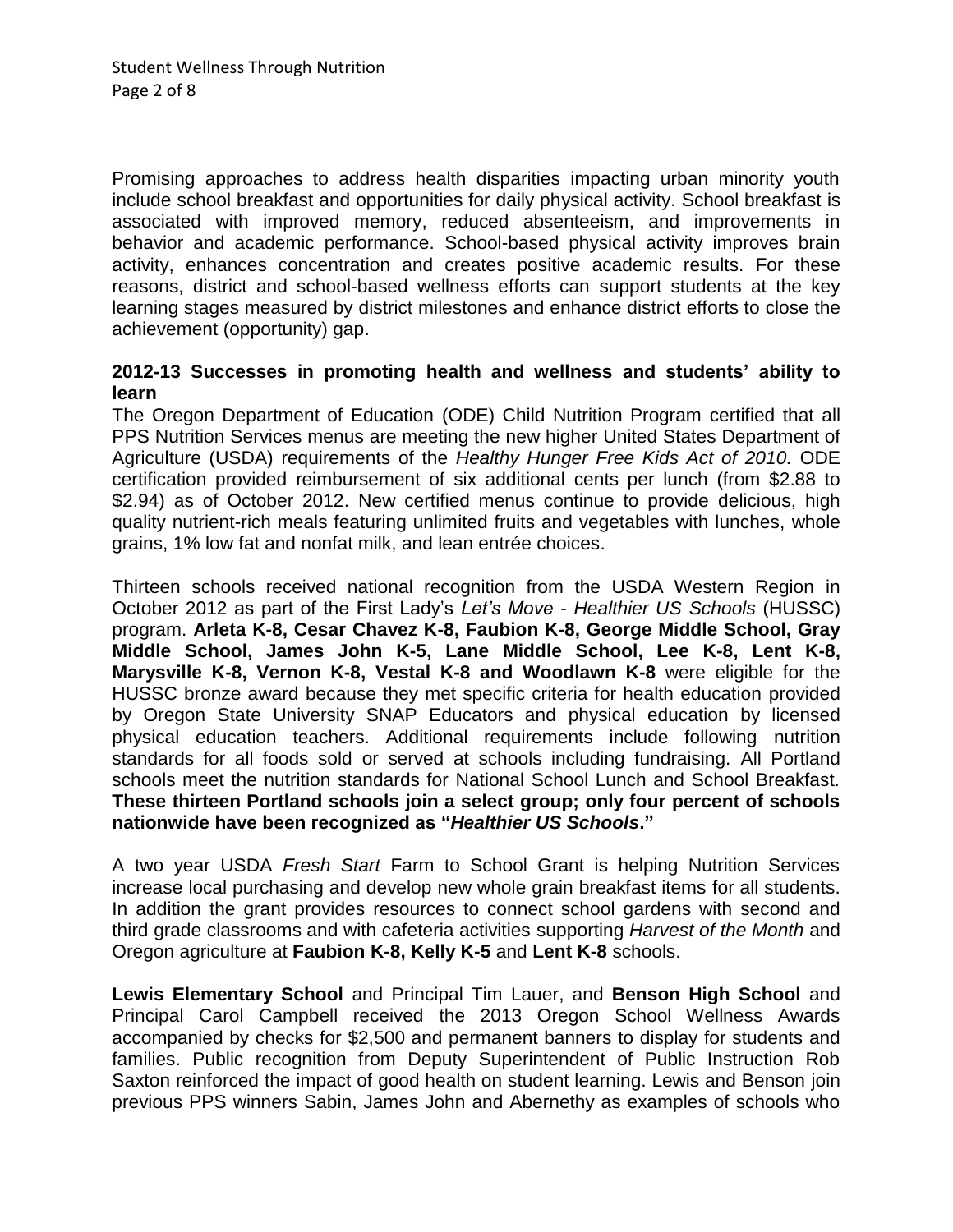Student Wellness Through Nutrition Page 3 of 8

are implementing healthy school environments through innovative partnerships as well as leadership by principals and teacher "champions."

Students at 23 schools continued to experience the benefits of an additional fresh fruit or vegetable snack each day funded by the USDA *Fresh Fruit and Vegetable Program*. The daily fruit or vegetable snack, served in the classroom helps establish life-long healthy eating habits and is valued by school administrators, teachers, and students at **Boise-Eliot/Humboldt K-8, Cesar Chavez K-8**, **Faubion K-8, George MS**, **Grout K-5, Harrison Park K-8**, **James John K-5, Kelly K-5, King K-8**, **Lane MS, Lee K-8, Lent K-8, Marysville K-8, Peninsula K-8, Rigler K-8, Rosa Parks K-5, Scott K-8, Sitton K-5**, **Vestal K-8**, **Whitman K-5, Woodlawn K-8 and Woodmere K-5.**

Many schools have made changes to create a healthy school environment for students and staff and increase their compliance with the wellness policy in ways that have not required additional funding. These schools are offering non-food rewards or changing the types of foods sold for fundraisers. Some schools have limited the frequency of birthday celebrations to once a month and have shifted the focus away from food. At Woodmere, books are donated to the library or students receive pencils instead of food for birthday parties.

### **PROCESS / COMMUNITY ENGAGEMENT**

Portland Public Schools Nutrition Services, the Office of Development and Partnerships, the Office of Teaching and Learning, and school principals regularly engage with internal and external partners and community organizations to support the goal of providing school environments that promote and protect children's health, wellness and ability to learn. The following groups have made significant contributions in the area of health and wellness:

- **District Wellness Advisory Committee of volunteer health professionals, teachers, parents and community members** have continued to donate time at monthly meetings to advise PPS in the implementation of the directives outlined in **3.60.062-AD** *Student Wellness through Nutrition and Physical Activity* and provide an annual report of recommendations.
- **Oregon State University (OSU) Extension SNAP-Ed** nutrition educators worked with students at twelve K-8 schools with 50% or higher free and reducedprice meal eligibility. OSU SNAP-Ed educates and encourages youth to practice food and fitness choices for lifelong good health. This partnership provided the opportunity for schools to meet the nutrition education standards for the USDA *Healthier US School Challenge* Bronze Awards.
- **Growing Gardens** partnered with Nutrition Services at Faubion, Kelly and Lent schools to connect hands-on garden activities to classrooms and cafeteria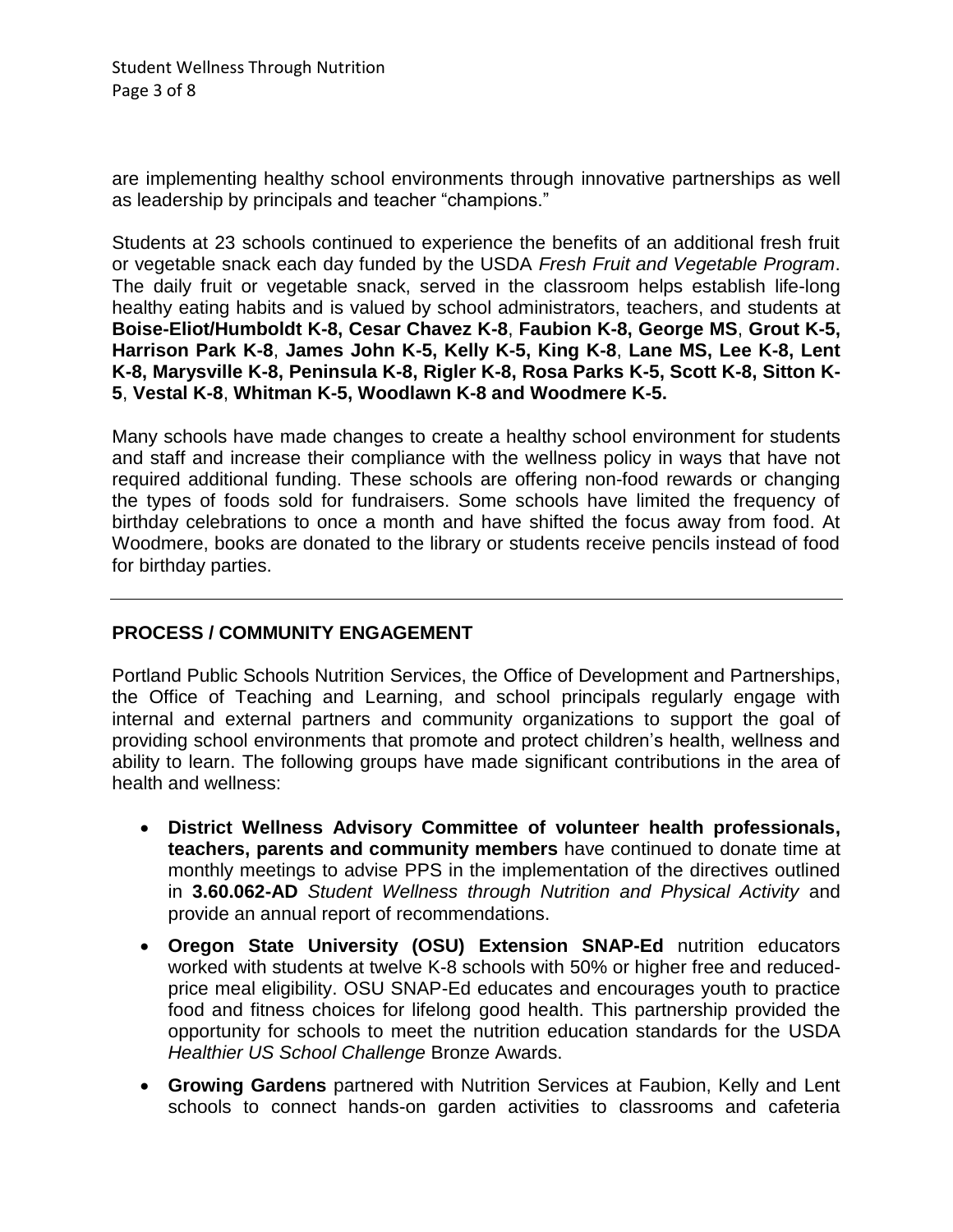experiences. Growing Gardens provides a 30 hour School Garden Coordinator training program covering installation and maintenance of school gardens with assistance from PPS Nutrition Services and Facilities and Asset Management.

- **Schools Uniting Neighborhoods (SUN) Programs** are working to provide students with after-school and summer opportunities that support healthy eating, active living and hands-on garden learning that complement 3.60.062-AD *Student Wellness through Nutrition and Physical Activity.*
- **Multnomah County Public Health** partnered with Portland Public Schools to advance policy and systems change strategies that promote healthy eating and physical activity in schools by providing fiscal and technical assistance during the 2010-11 and 2011-12 school years. Continued technical assistance was provided in the 2012-13 school year.
- **Multnomah County Office of Sustainability Institutional Food Buying Alliance & Project** in partnership with **Oregon Department of Agriculture** and **Oregon Physicians for Social Responsibility** convened universities, schools, hospitals, corrections facilities, senior centers and business campuses to leverage collective buying power to support local agriculture.
- **Nutrition Education Services/Oregon Dairy Council** partnered with the Oregon Department of Education Child Nutrition Department to fund the Oregon School Wellness awards and "*Healthy Meals for Healthy Students*" culinary trainings by Chef Garrett Berdan, a White House Champion of Change. Oregon Dairy Council is a member of the *Wellness in School Environments* (WISE) Workgroup producing quarterly School Wellness Newsletters and other eResources for schools.
- **Oregon Department of Agriculture's Farm to School Specialist**, Michelle Markesteyn Ratcliffe, partnered with PPS Nutrition Services and James John K-5 to feature a segment on healthier school lunches as part of the *AM Northwest*, *Edible Portland* series Celebrating Oregon Agriculture, a series of monthly segments featuring fresh ideas to get families involved in growing, cooking, and eating local foods.
- **HealthCorps** is a national peer mentoring program started by Dr. Mehmet Oz that uses an innovative in-school model to inspire teens to make healthier choices for themselves and their families. HealthCorps advocates for healthy public policy at the local, state and federal level with the goal of elevating health education and physical education to be "core subjects" eligible for federal funding. HealthCorps has placed two dynamic HealthCorps wellness mentors in Portland Public Schools, Amy Barras at Benson High School and Kellie Cook at Cleveland High School.
- **Benson High School** *Fit to Live and Learn* **Program** began when PE/Health teachers Katie Meyer and Linda McLellan collaborated to re-design their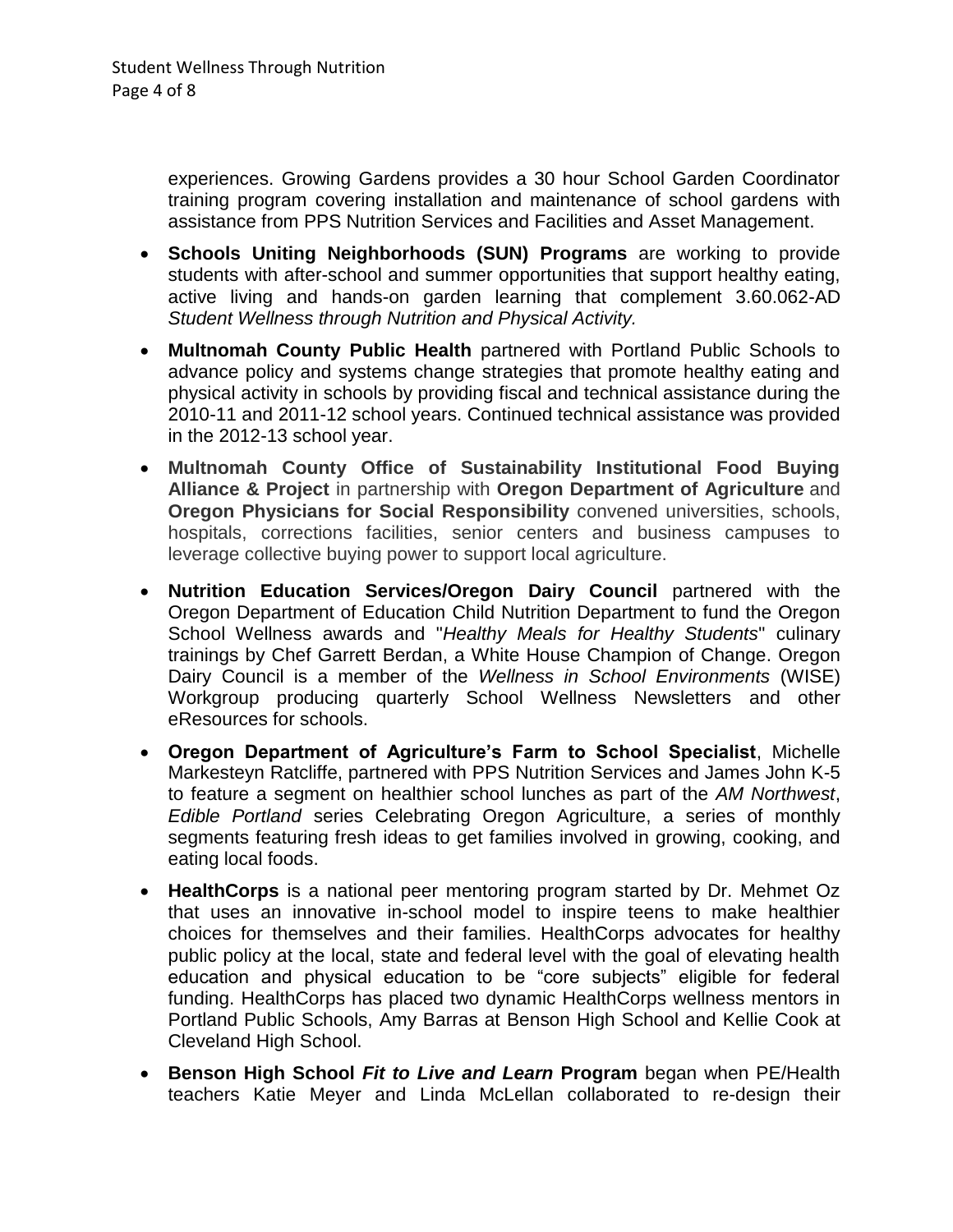curriculum based on the book "Spark" by Dr. John J. Ratey, Principal Carol Campbell supported the blending of PE and Health into one course taught daily. Preliminary "action research" data shows an increase in the number of students who earned credit the first semester and a decrease in freshman disciplinary referrals.

- **Nike** supported the *Benson Fit to Live and Learn* Program by contributing \$20,000 and a Nike fuel band for every freshman to track their physical activity. Nike fuel bands were also provided for 30 Benson staff members to participate in physical activity tracking for personal wellness.
- **Portland State University Graduate School of Education**, Leadership for Sustainability Education and The Portland Metro Partnership STEM Center provide professional development for teachers during Summer Institutes at Kelly, Lent, Lane and Woodmere. Educators create garden-based sustainability lessons connected to Common Core Science standards.
- **Lewis and Clark Graduate School of Education** provides professional development on *Place-Based Food and Garden Education for Teachers* in partnership with *Learning Gardens Institute, Eat.Think.Grow* and the *Abernethy Garden of Wonders.*
- **Alliance for a Healthier Generation** is providing technical assistance for Wellness Committee work in PPS Schools through a memorandum of understanding with the Office of Development and Partnerships.
- *PPS Wellness Works Program* is an Employee Wellness Works Collaborative operated through the Office of Development and Partnerships with the PPS Health and Welfare Trust to introduce employee wellness classes and health assessment tools to PPS staff at 45 schools. This initiative was made possible through grant funding by the Oregon Education Association (OEA) Choice Trust and support from additional community partners.
- *PPS Wellness Works Program* introduced the *Healthy TEAM Healthy U* employee wellness incentive program modeled on a successful OHSU employee wellness program.
- *The VIDA Program (Vision, Dental and Audiometric)* is a collaborative partnership through the Office of Development and Partnerships, Multnomah Education Service District (MESD) and corporate and community partners that provides comprehensive screenings for students at 11 schools with high free and reduced-price lunch eligibility.
- **Multnomah County School Based Health Centers (SBHC)** engage students through Youth Advisory Councils to advise SBHC staff and coordinate health education messages/activities.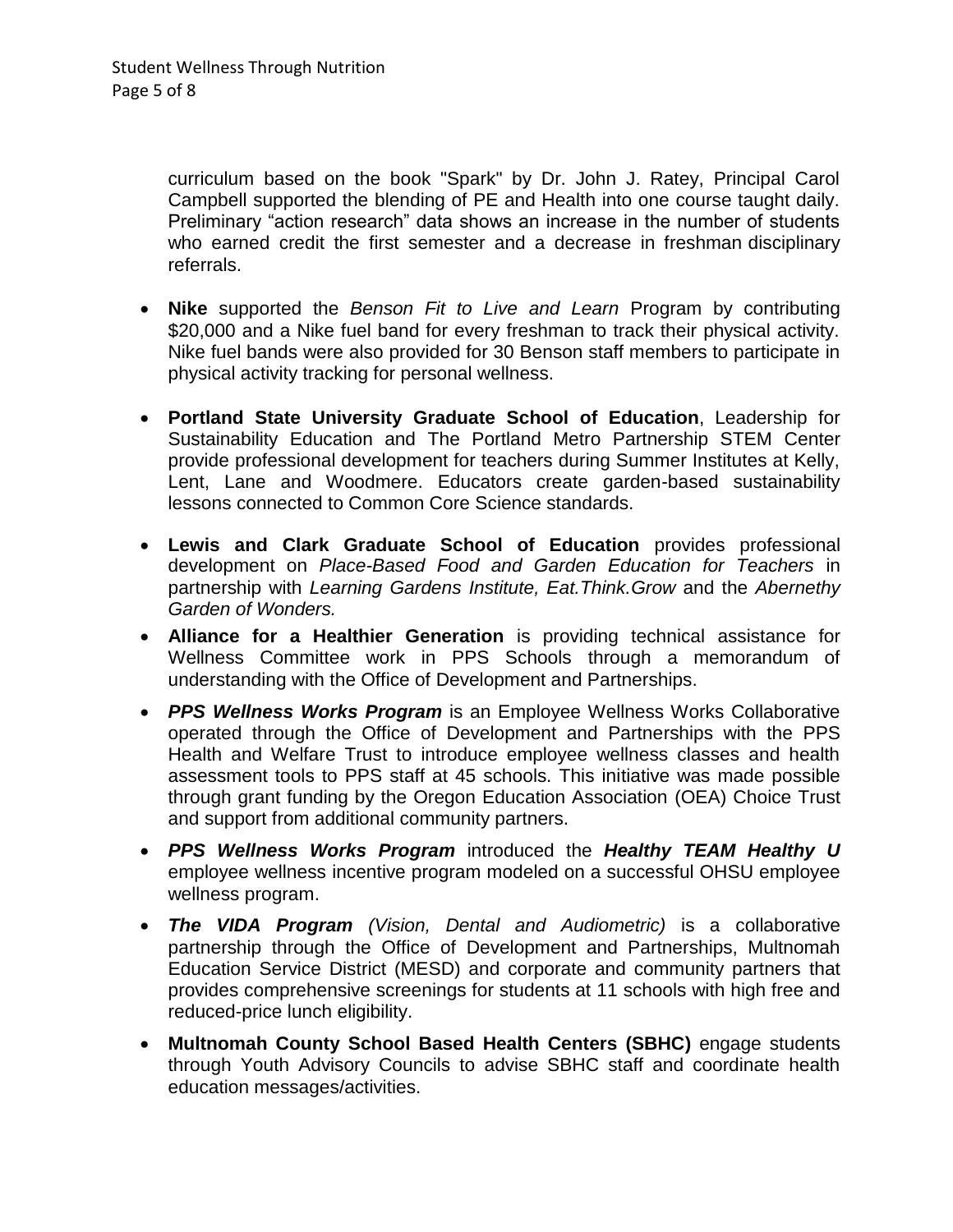**Concordia University School of Nursing** partners with Faubion K-8 to create a healthy school environment and enhance wellness activities for students, staff and families.

#### **ALIGNMENT WITH EQUITY POLICY IMPLEMENTATION PLAN**

Nutrition Services has directed federally funded program resources such as Provision 2 Breakfast served at no charge for all students and the Fresh Fruit and Vegetable Program to PPS "priority" and "focus" schools to meet the goal of providing wraparound supports to the students with the highest need. Currently, eleven of the 33 schools eligible to serve breakfast at "no charge" to all students, have not provided "best practice" access to school breakfast after the bell. Nutrition Services continues to meet with administrators and share models used successfully by other schools.

"Priority" schools Ockley Green PK-8, Rosa Parks PK-5 and Woodlawn K-8 School and "Focus" schools Cesar Chavez K-8, Jefferson High School, Rigler K-8, Scott K-8, Whitman K-8 and Woodmere K-8 School serve high percentages of students of color and students have access to five federal child nutrition programs that support learning and provide a safety net to buffer families from hunger and food insecurity. Six of these schools are successfully implementing Breakfast after the Bell and all provide the National School Lunch program. The After School Supper and the Summer Food Service Programs are provided in partnership with SUN schools and all schools have the Fresh Fruit and Vegetable Program (except high schools which are not currently eligible for the Fresh Fruit and Vegetable Program).

When applying for the highly competitive USDA Farm to School Grant, Nutrition Services intentionally selected three schools with school gardens that do not have consistent funding support from school foundations and PTAs. PPS Nutrition Services submitted a successful application in the first round of federal Farm to School funding and is using the extra resources to enhance garden-classroom-cafeteria connections at Faubion K-8, Kelly K-5 and Lent K-8. In addition the \$100,000 award will bring new whole grain breakfast foods to all Portland students.

#### **BUDGET / RESOURCE IMPLICATIONS**

The federal mandates from the Child Nutrition Reauthorization Act of 2004(P.L. 108- 265, Section 204) and the Healthy Hunger Free Kids Act of 2010 (P.L 111-296) did not authorize funding for school districts to implement the mandated wellness policies. Based on six consecutive budgets of "scarce resources" since the 2006 adoption of the policy, schools have not received funding to assist principals with staffing wellness implementation at the school level. The progress that schools have made with limited resources is a testimony to principal leadership, innovation by teachers, support from students and families, and strong community partnerships. Wellness changes that do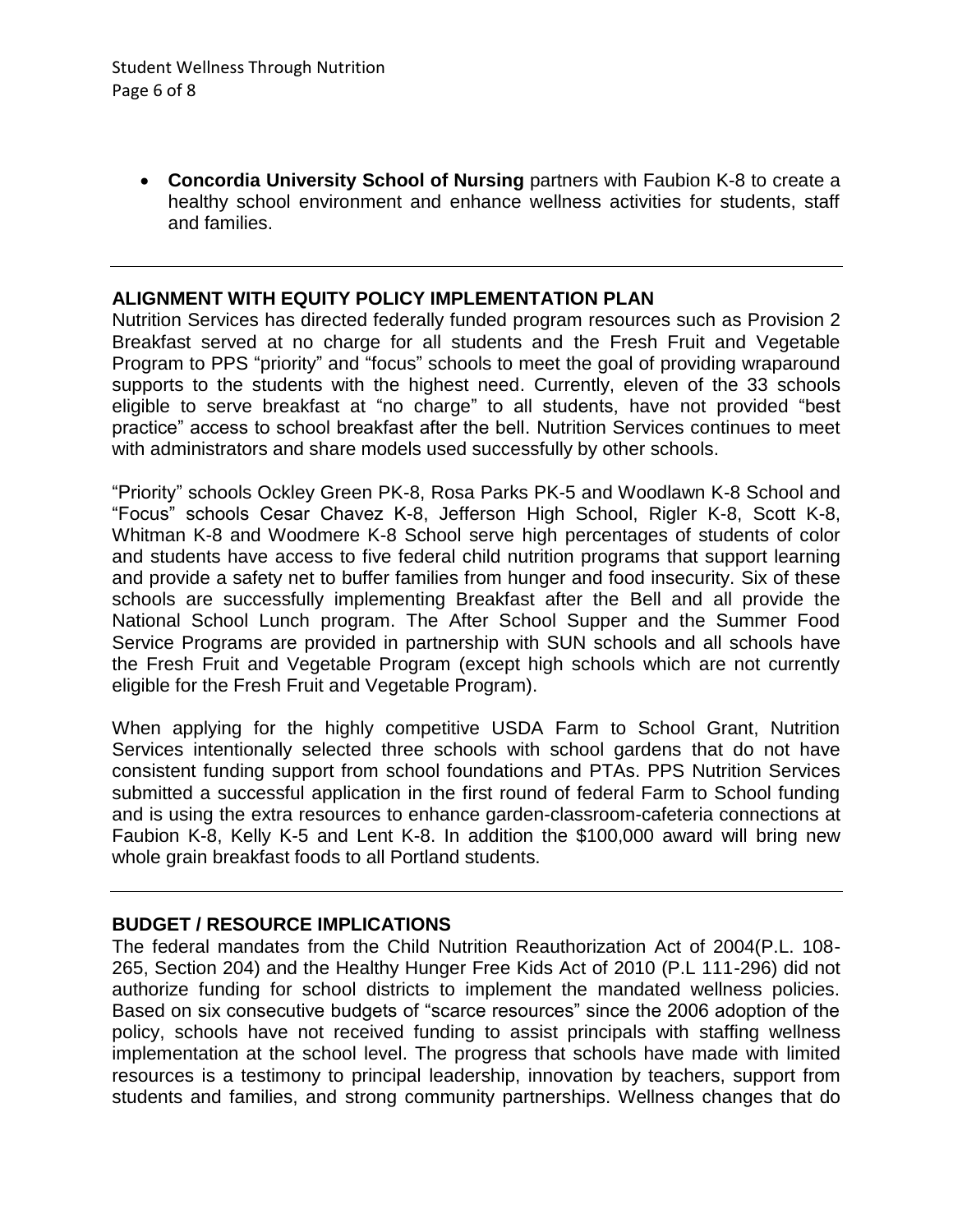not require financial resources include complying with nutrition standards for all foods served at schools or sold as fundraisers, changing the school culture around foods for celebrations and eliminating the use of food as a reward. To take Wellness and the promotion of healthy school environments to the next level, investments are needed centrally and at schools. Nutrition Services supports the current (and past) recommendations made by the Wellness Advisory Committee to find resources in future budgets to fund a District Wellness Policy Coordinator to oversee wellness policy implementation and bring attention to policy areas that extend beyond the responsibilities of Nutrition Services.

Nutrition Services staff facilitated the Wellness Advisory Committee meetings for 2012- 13, but had limited capacity to recruit new members or expand activities due to staff transitions. A district level wellness approach that moves toward a more coordinated school health model could connect health and wellness efforts district-wide between the Office of Teaching and Learning, Community Involvement and Public Affairs, Student Services, the Office of Equity, Office of School and Family Partnerships and also with Human Resources efforts to support employee wellness. Administrator and staff personal wellness efforts could provide valuable role modeling for students and families in our schools.

It requires the entire district to implement the wellness policy to raise district-wide awareness of state laws and PPS policies as well as provide guidance on school-level compliance with the wellness policy. Recruiting school principals who have created healthier school environments with minimal investment of resources to provide short wellness testimonials at district Leadership meetings is also recommended. Great strides can be made in changing district wellness culture simply by sharing the positive results that principals are seeing for the students at their schools.

Teachers on Special Assignment (TOSAs) to support teaching and learning in Physical Education and Health content areas were eliminated in 2009-10. The restoration of these TOSA positions or attention to these content areas by administrators to support curriculum adoption and implementation in Physical Education and Health content areas is also needed for successful wellness policy implementation.

### **NEXT STEPS / TIMELINE / COMMUNICATION PLAN**

Board Policy 3.60.060-P *Student Wellness through Nutrition and Physical Activity* and Administrative Directive 3.60.062-AD implementation is ongoing. There are internal and external changes that will require revisions to both the policy and the administrative directive. The *Healthy Hunger Free Kids Act of 2010* (P.L 111-296) will increase the focus on implementation, evaluation and public reporting on progress of local wellness policies. USDA Food and Nutrition Services (FNS) will publish a Final Rule on Local School Wellness Policies in the Federal Register in the 2013-14 school year. In addition, there will be a USDA Final Rule published establishing national nutrition